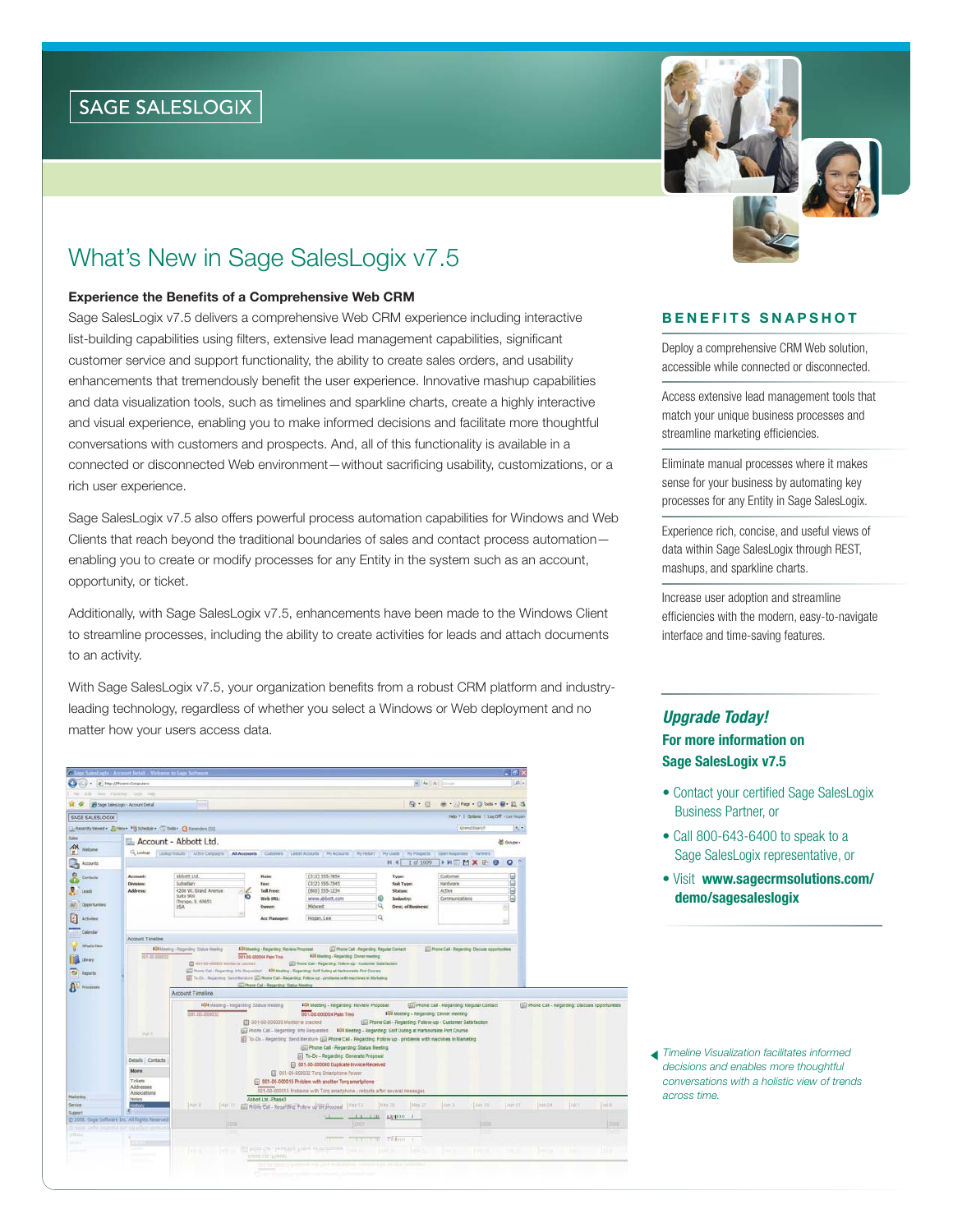# Key Enhancements

#### **Comprehensive Web Client—Connected or Disconnected**

**Disconnected Web Client:** Disconnect from the Internet when you need to and still continue working in Sage SalesLogix, without sacrificing usability, customizations, or a rich user experience.

**Customer Service/Support Enhancements:** Access all of the tools necessary to enhance the customer service experience and increase your day-to-day efficiencies via the Web, including the ability to create and manage defects, returns, contracts, and assets.

**Sales Orders:** Create, modify, or delete sales orders via the Web. You can even allow more than one sales order for an opportunity and indicate which sales orders are final.

#### **Effi cient Lead Management Capabilities**

**Import Leads:** The Lead Import Wizard is a powerful tool that streamlines marketing efficiencies and increases lead-to-sale conversion rates as qualified leads are distributed quickly to the appropriate teams. A step-by-step wizard makes it easy to import leads into Sage SalesLogix, perform lead de-duplication, and distribute leads automatically to individuals or teams. You can even perform group actions for leads, assign activities to leads, and create responses.

**Lead De-duplication:** Leads can be automatically checked upon import against current leads and contacts to determine whether there are potential duplicates. Duplicates are automatically resolved by the system—eliminating the complex task of manual deduplication and ensuring only clean data enters the system.

**Activity for Leads:** Make leads the subject of a meeting, phone call, or a to-do task; record notes; and more before the leads are converted to contacts, ensuring the appropriate action is taken and driving the lead closer to an opportunity or sale.

**Create a Response:** Sage SalesLogix v7.5 provides flexibility when importing and managing leads such as creating a response for a lead, contact, or account. Flagging a lead as a response reminds employees who open the record that the contact expressed interest in a product or service—ensuring a potential sale does not fall through the cracks.

**Group Actions:** Streamline marketing efficiencies by performing actions to leads en masse upon import such as adding notes, targets to a campaign, responses, and scheduling activities.

**Automatic Lead Routing:** Act on hot leads fast! The powerful workflow and process automation capabilities in Sage SalesLogix enable you to customize lead routing rules so they're automatically directed to individuals based on criteria you define—enhancing marketing efficiencies, eliminating manual processes, and increasing sales opportunities.

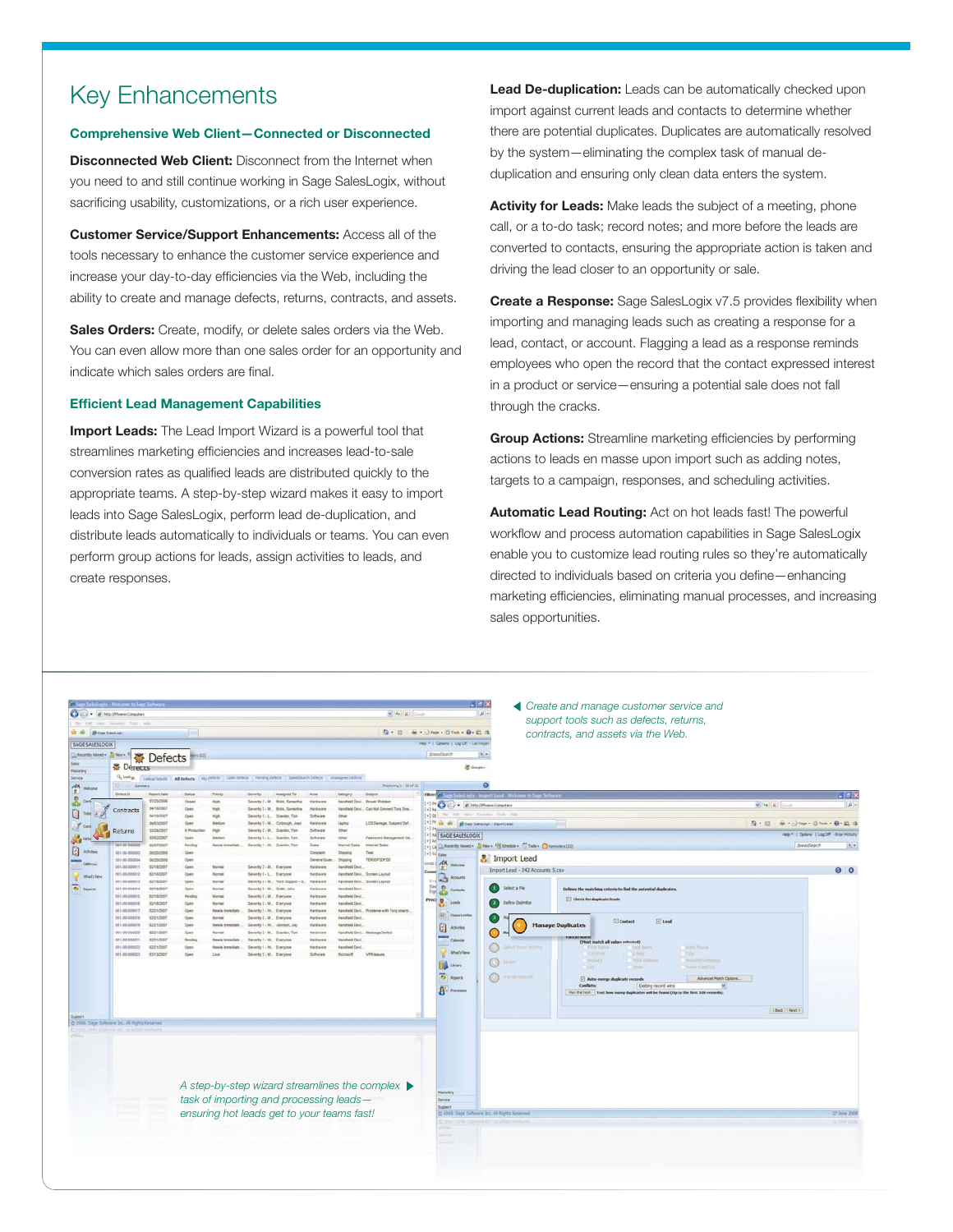#### **Simplified Access to Targeted Information**

**Dynamic List Building:** Data filters make it quick and easy to identify relevant subsets of data, save as an ad-hoc group, and access at a later time. Improve your productivity with the ability to select multiple records at once to perform an action.

**Summary View:** Now view key information about an account, contact, etc., in a compressed viewing area, without having to drill down into the details. Hover over data points for more information.

#### **Usability Enhancements Deliver Improved Productivity**

**Enhanced User Interface:** The layout of the Web interface has been redesigned to work more gracefully with your browser's ability to perform fluid resizing, and also to limit unnecessary scrolling. A new title bar lets you know exactly where you are in the application (for instance, Accounts). And, you can now expand and collapse the left navigation area to give you more space to view your data.

**Multi-tab Expansion:** Customize your workspace by adding as many middle panes as you need so you can view several tabs at one time, rather than toggling between them.

**Expanded Right-Mouse Button Ability:** Now you can right-click in tab areas and lists to quickly get to more options and actions without having to go into the toolbar drop-down menus.

**Attachment Improvements:** Associate an attachment to meetings, phone calls, to-do items, e-mails, notes, and personal activities. In addition, e-mail messages sent through Send SLX/Record to History can be opened in an e-mail editor so that the message is preserved exactly as it was sent—with the HTML links, attachments, images, etc. still embedded in the e-mail.

**Enhanced Drag and Drop Tabs:** When moving tabs to customize your workspace, a visual indicator will let you know which tab you're moving and where—improving user adoption and reducing errors.

**Redesign of Lookup:** Lookup popups in the Web Client were redesigned so whichever Lookup you're using, it will be similar in appearance, behavior, and functionality for a better user experience and improved search capabilities.

**Expanded Synchronization Capabilities:** In addition to serverside synchronization, desktop synchronization is compatible with the Sage SalesLogix Web Client, including the capability to synchronize activities, to-dos, calendar items, contacts, etc. The desktop synchronization option is on the new, modern Web-based architecture, de-coupled from the Windows Client, so it synchronizes when it needs to—independent of the client.

#### **Rich, Personalized Views of Information**

**Mashups:** It's easy to create mashups from external sources such as Google Maps, Hoovers, ERP applications, etc. and mix it with internal Sage SalesLogix data, providing a rich user experience to simplify data for viewing or analysis.

**Timeline Visualization:** Experience a holistic view of an Account or Ticket all in one place—so you don't have to look elsewhere in a customer record or the application to find more information. Out-ofthe-box, timeline visualization appears in your Accounts and Tickets areas, providing a graphical representation of events over a period of time—past, present, and future. Or, you can create, customize, and embed a timeline in most areas of the application.

**Welcome Page:** The Welcome page offers a quick, at-a-glance view of information and features you use the most, such as Today's Activities, My Recent Notes, Quick Actions, My Closing Opportunities, etc. You can even customize your Welcome page.

| Child and Children and St. Land St.<br>CFC . Electrician ap<br>ra 18 me Feering fun ren |                                                                                                         |                                                           | $9.49 \times 1000$                                                              |                                         | - 1913<br>$\mathbf{p}$                                                                                    | The customizable Welcome Page provides access to the                                                                                                 |                                         |  |                                  |                                            |                                      |                                          |                                        |                                      |                                            |                                               |         |
|-----------------------------------------------------------------------------------------|---------------------------------------------------------------------------------------------------------|-----------------------------------------------------------|---------------------------------------------------------------------------------|-----------------------------------------|-----------------------------------------------------------------------------------------------------------|------------------------------------------------------------------------------------------------------------------------------------------------------|-----------------------------------------|--|----------------------------------|--------------------------------------------|--------------------------------------|------------------------------------------|----------------------------------------|--------------------------------------|--------------------------------------------|-----------------------------------------------|---------|
| of of principal statements                                                              |                                                                                                         |                                                           |                                                                                 | Q · (2) 输 · (2hp · 0 lab · 0 · 2) 4     |                                                                                                           | features and information you use the most, increasing                                                                                                |                                         |  |                                  |                                            |                                      |                                          |                                        |                                      |                                            |                                               |         |
| <b>SAGE SALESLINGIN</b>                                                                 |                                                                                                         |                                                           |                                                                                 | rets * Il Ozeres   Lizz Off - Let Huger |                                                                                                           | your productivity.                                                                                                                                   |                                         |  |                                  |                                            |                                      |                                          |                                        |                                      |                                            |                                               |         |
|                                                                                         | G. Reports/Henedy, J. Breve, P. Scheduley, C. Tools  C havenless (10)                                   |                                                           |                                                                                 | <b>Spendieurch</b>                      | 18.19                                                                                                     |                                                                                                                                                      |                                         |  |                                  |                                            |                                      |                                          |                                        |                                      |                                            |                                               |         |
|                                                                                         |                                                                                                         |                                                           |                                                                                 |                                         |                                                                                                           |                                                                                                                                                      |                                         |  |                                  |                                            |                                      |                                          |                                        |                                      |                                            |                                               | 0       |
| 佘<br>Welcome                                                                            | <b>Ply Workspace</b> , M.                                                                               |                                                           |                                                                                 |                                         |                                                                                                           | Sage SalesLagic Account Detail Welcome to Sage Software                                                                                              |                                         |  |                                  |                                            |                                      |                                          |                                        | <b>Filters</b>                       | edit (x)                                   |                                               |         |
|                                                                                         | <b>Today's Activities</b>                                                                               | <b>ATAC</b>                                               | <b>Chair &amp; Arthurs</b>                                                      |                                         | $\epsilon$<br><b>III</b> <sup>141</sup> 21 <sup>(Phoen</sup> ix Conputers)<br>Ci v<br>$+$ $+$ $+$ $+$ $-$ |                                                                                                                                                      |                                         |  |                                  |                                            |                                      |                                          |                                        |                                      |                                            | [+] Account                                   |         |
| $3 \cdots$                                                                              | BOLAN - 1010 AM - Follow up-Ditar, Jamest<br>20:00 AH - 22:30 AH - Fallow up (Br), Warner(              |                                                           | <b>Schuck Jan Advertised</b><br>Silvisia a More Call                            |                                         | Fix Edit<br><b>Here Favornes</b> Tools Help                                                               |                                                                                                                                                      |                                         |  |                                  |                                            |                                      |                                          |                                        |                                      |                                            | $+1$ City                                     |         |
| å<br>Compris                                                                            | Then all actualizes for trader CO.                                                                      |                                                           | <b>New Activities</b><br><b>Insert New Account</b><br><b>Down Marie Contact</b> |                                         |                                                                                                           | 12 G Blaz Second Account Ontal                                                                                                                       |                                         |  |                                  |                                            |                                      |                                          |                                        | Q · (2) · m · php ·                  |                                            | State                                         |         |
| R.                                                                                      | <b>Austral Notes</b>                                                                                    |                                                           |                                                                                 |                                         | rest + 1 Option<br><b>SAGE SALESLOGIK</b>                                                                 |                                                                                                                                                      |                                         |  |                                  |                                            |                                      |                                          |                                        |                                      |                                            | select all / clear all                        |         |
|                                                                                         | <b>Handling</b> Autors                                                                                  |                                                           | <b>Do Vost Knox</b>                                                             |                                         |                                                                                                           | Sheetle<br>Chemic text - Ster - Hitecher Chile, Okensen (12)                                                                                         |                                         |  |                                  |                                            |                                      |                                          |                                        |                                      |                                            |                                               |         |
| <b>AZ</b> Copietadas                                                                    | Check with Lau on possible 3% decount on next order for 406x41.1d.                                      |                                                           | Hen to add a New Account                                                        |                                         |                                                                                                           | <b>Accounts</b>                                                                                                                                      |                                         |  |                                  |                                            |                                      |                                          |                                        |                                      |                                            | $\Box$ GA $\Box$                              |         |
| 团<br>Achilles                                                                           | <b>Bassetty Verend</b>                                                                                  |                                                           | Hoe to self a fere Circlect<br>How to add an Opportunity                        |                                         | <b>AN</b><br><b>Solicitor</b>                                                                             | Q. Linke Laung Aradis Activi Carongre / M. Accurers Launchest Latest Accurers My Accounts Within Physicals My Property Demissources - Participates - |                                         |  |                                  |                                            |                                      |                                          |                                        |                                      |                                            | <b>ET IAC</b>                                 |         |
| - Calendar                                                                              | <b>Note: Enganger Norting raise</b>                                                                     | <b>Campaign Responses</b>                                 |                                                                                 | 0.58                                    | Accounts<br>۰à                                                                                            | Sales                                                                                                                                                |                                         |  |                                  |                                            |                                      |                                          |                                        | Displaying 1 - 30 of 38              |                                            | <b>□1.(50)</b><br><b>EIN</b>                  |         |
| : What's long                                                                           | 2. John R. Level                                                                                        |                                                           |                                                                                 |                                         |                                                                                                           | Action's                                                                                                                                             | Oir                                     |  | <b>Maria Disease</b>             | Type                                       | Sal-Trint                            | <b>Distant</b>                           | Acrt Henage                            | Dane:                                | <b>Hiters</b>                              | $\Box$ KS (0)                                 |         |
|                                                                                         | <b>Cleany Opportunities</b>                                                                             | Expected<br>Responses                                     | Last 10 days                                                                    |                                         | Centecho                                                                                                  | Aventul Server Agency<br>Derivous Jahren                                                                                                             | <b>Singl Date</b><br><b>Crand Blanc</b> |  | (818) 535-2543<br>20101103-7929  | Lond<br>Colored                            | <b>Sanising</b><br><b>Fland ware</b> | <b><i><u>Institute</u></i></b><br>Active | <b>Law Hogan</b><br>Low Horpes         | Diriwani<br><b>Maturest</b>          | [+] Account                                | NY(1)                                         |         |
| <b>Big Livery</b>                                                                       | Columbus America (Traum)                                                                                | Dell Optipiex Special<br>Start Date: 2/19/2007            |                                                                                 |                                         | <b>Leads</b>                                                                                              | <b>Elephanel Decomen</b>                                                                                                                             | Kalensco                                |  | (818) 515-2254                   | <b>Proston</b>                             |                                      | Artist                                   | <b>Lies Hagen</b>                      | Mahinesi                             | $\lbrack \bullet \rbrack$ City<br>-1 Shabe | $[$ MI $($                                    |         |
| <b>TO</b> Automa                                                                        | Fut. Clean: \$711/2007<br>Next Step: Kessach                                                            | End Date: 3/21/2007                                       |                                                                                 |                                         | ×<br><b>Сроитыми</b>                                                                                      | lax Took                                                                                                                                             | West Strawfell                          |  | (240) 555-1201                   | Customs                                    |                                      | <b>Aztive</b>                            | <b>Las Hogan</b>                       | <b><i><u>Millioned</u></i></b>       | telect a<br>口社                             | $\Box$ MN (23)                                |         |
| $A^{\vee}$                                                                              | Tilate: Lifenstoof<br>Deet # 51<br>Sales Potential: 999400.0<br><b>Truckship</b>                        | Expected: 5<br>Actual: 7                                  |                                                                                 |                                         |                                                                                                           | <b>Seatt Brett Secrety</b>                                                                                                                           | <b>System Point</b>                     |  | (313) 555-6526                   | Custome                                    | latinas<br>Service                   | Active<br>Active                         | <b>Las Hogan</b>                       | <b>Michweg</b><br>Waltered           | <b>TTEA</b>                                | $[1$ MO $(10)$                                |         |
|                                                                                         | wrosa Industries Pluge L<br>BK Over \$15,000                                                            | Lest 10 days: 0                                           |                                                                                 |                                         | E<br>ASvilles                                                                                             | Hiller Sower<br><b>REEX Communications</b>                                                                                                           | Holland<br>Jackson                      |  | (517) 555-2968                   | <b>Prospect</b><br>Program                 | <b>Tenite</b>                        | badie                                    | Law Hogan<br>Law Harpert               | Material                             | 口1N                                        | more /  all                                   |         |
|                                                                                         | Next Step: Kewarzh<br><b>Dage: 2-Qualification</b><br>Days m St                                         | PhoenixPC Dell Seminar Imitation<br>Start Date: 4/18/2007 |                                                                                 |                                         | Calendar                                                                                                  | area Maribus                                                                                                                                         | <b>Blackson Heights</b>                 |  | (810) 555-0000                   | <b>Renapect</b>                            | <b>Senior</b>                        | harfut                                   | Los Hoyan                              | <b>Watereal</b>                      | 日料<br>$\Box$ 24                            | +1 Type                                       |         |
|                                                                                         | Tales Potental: 20305.0<br><b>Norwald</b><br>First Group Press 1                                        | End Date: 5/17/2007                                       |                                                                                 |                                         | <b>Silfado New</b>                                                                                        | Jan H. Jam.<br><b>IX Professional</b>                                                                                                                | <b>Forbac</b>                           |  | (818) 535-8902<br>(246) 515-2904 | <b>Program</b> il                          | Tening<br>farthean                   | Artist<br>Address                        | Law Hogan                              | <b>Matureal</b><br><b>University</b> | 口样                                         | +] Sub-Type                                   |         |
|                                                                                         | RA Clase UU/2022<br><b>New York: Renewalk</b>                                                           | Expected: 5<br>Actual: 6                                  |                                                                                 |                                         | <b>IS Unever</b>                                                                                          | <b>Michael and Stationer Station</b>                                                                                                                 | Farrengtes Hite<br>Ann Arker            |  | <b>JAVELANA, Anna</b>            | Evaluate<br><b><i><u>Fundaceur</u></i></b> | Service                              | Artist                                   | Los Hoyen<br>Law Horgan                | Midwest                              | $\Box$ <sub>RT</sub><br>回班                 | +1 Status                                     |         |
|                                                                                         | Stage: 4 Demonstrator<br>Death's<br>Sales Fotermal: 404735.00<br>hidab                                  | Last 10 days: 0                                           |                                                                                 |                                         |                                                                                                           | <b>Bultrarial Adamseding Tower</b>                                                                                                                   | Farmers                                 |  | (818) 555-2604                   | tast                                       | <b>Senior</b>                        | Active                                   | Las Hoger                              | Mithwest                             | <sup>T</sup> T MN                          | +1 Acct. Manager                              |         |
|                                                                                         | Casa Cala Company (Paper) Hichmit Keplasment                                                            | Lemovro X Series Intro<br>Start Date: 3/19/2007           |                                                                                 |                                         | <b>Ca</b> Reports                                                                                         | <b>HTA Restures</b>                                                                                                                                  | Clearers                                |  |                                  | Eugènes                                    | <b>Nantucent</b>                     | Artist                                   | Lee Mager                              | Metuned                              | $\Box$ MO<br>$+ 7923$                      | +] Owner                                      |         |
|                                                                                         | Est. Clean: 4/712027<br>Next Elegi Nr. Actor<br>End Date: 5/18/2007<br>Days in 5<br>Stage: S-hegodafann |                                                           |                                                                                 |                                         | A man                                                                                                     | <b>Ni inszere</b><br>Sapranyi 125A                                                                                                                   | m/s<br>Trip                             |  | 101711054604<br>(410) 543-2261   | Saved<br>Lead                              | Tennis                               | Active<br><b>Bakillon</b>                | Lee Hinger<br><b>Lee Heger</b>         | Midwins<br>Millene                   | Type                                       | Indo Filters                                  |         |
|                                                                                         | Sales Patential: 44442.00<br>Probably                                                                   | Expected: 6<br>Actual: 7                                  |                                                                                 |                                         |                                                                                                           | <b>Stadfraniel and Arizona</b>                                                                                                                       | W. Steamfald                            |  | (248) 585-2212                   | Lami                                       | <b>Markway</b>                       | Active                                   | <b>Law Hogen</b>                       | <b>Distance</b>                      | $-1$ Sub-Ty<br>$[+]$ Status                | Common Tasks                                  | $\circ$ |
|                                                                                         | Chronic Auto Frederic Plaze 1<br>For, Clean 4/11/2027                                                   | List 10 days: 0                                           |                                                                                 |                                         |                                                                                                           | <b>Telescom Fleraunant</b><br>The Communication Convenient                                                                                           | <b>Grand Rayster</b>                    |  | (818) 535-7477<br>(816) 595-8218 | Financial                                  | Satures                              | Active<br>A DEA                          | <b>Law Hargant</b><br><b>Law Hogan</b> | <b>Malaysia</b><br><b>Malaysia</b>   | $[-]$ Acct. Ma                             |                                               |         |
|                                                                                         | <b>Tianet Steps Rangearch</b><br>Stage: 1-Prospect<br>Days in St                                        | Windows Vista Commission                                  |                                                                                 |                                         |                                                                                                           | The Dulls                                                                                                                                            | Weekkeper<br><b>Video</b>               |  | (517) 555-8362                   |                                            | <b>Sufferers</b>                     | Activ                                    | <b>Lan Hagen</b>                       | <b>Malamed</b>                       | [+] Divitar                                | 0 record(s) selected<br>Save Records as Group |         |
| <b>Hartwid</b> re                                                                       | Sales Polemball 72870.05<br><b>Trustado</b><br>tion at my spen Dopo Service DIG                         | Start Date: 2/16/2007<br>End Date: 6/15/2007              |                                                                                 |                                         |                                                                                                           | Widney Takes                                                                                                                                         | Jarltonuse City                         |  | (372) 199-2828                   |                                            |                                      |                                          | Law Hogan                              | <b>STATISTIC</b>                     | <b>Undu Filter</b><br>Communi              | Export to File                                |         |
| <b>Service</b><br>Saport                                                                |                                                                                                         | Expected: 50                                              |                                                                                 |                                         |                                                                                                           |                                                                                                                                                      |                                         |  |                                  |                                            |                                      |                                          |                                        |                                      | A network                                  | <b>Process Tasks</b>                          |         |
| Craymont into                                                                           |                                                                                                         | Actual: 17<br>Lest 10 days: 0                             |                                                                                 |                                         |                                                                                                           |                                                                                                                                                      |                                         |  |                                  |                                            |                                      |                                          |                                        |                                      | <b>Save Net</b><br><b>Eligiort</b> for     |                                               |         |
|                                                                                         |                                                                                                         |                                                           |                                                                                 |                                         |                                                                                                           |                                                                                                                                                      |                                         |  |                                  |                                            |                                      |                                          |                                        |                                      | <b>Process 1</b>                           |                                               |         |
|                                                                                         |                                                                                                         | TWIT 15 SALES<br><b>VONEY</b>                             |                                                                                 |                                         |                                                                                                           |                                                                                                                                                      |                                         |  |                                  |                                            |                                      |                                          |                                        |                                      |                                            |                                               |         |
|                                                                                         | Tribet Livie der Transfer                                                                               |                                                           |                                                                                 |                                         |                                                                                                           |                                                                                                                                                      |                                         |  |                                  |                                            |                                      |                                          |                                        |                                      |                                            |                                               |         |
|                                                                                         | position in a contract<br>Send Old Commercial                                                           |                                                           | Create targeted lists to get the information $\blacktriangleright$              |                                         | <b>Haleting</b>                                                                                           |                                                                                                                                                      |                                         |  |                                  |                                            |                                      |                                          |                                        |                                      |                                            |                                               |         |
|                                                                                         | and a product of the control                                                                            |                                                           | you need quickly and easily with new                                            |                                         | <b>Service</b>                                                                                            |                                                                                                                                                      |                                         |  |                                  |                                            |                                      |                                          |                                        |                                      |                                            |                                               |         |
|                                                                                         |                                                                                                         |                                                           | <b>Separt</b>                                                                   |                                         |                                                                                                           |                                                                                                                                                      |                                         |  |                                  |                                            |                                      |                                          |                                        | 13 June 2008                         |                                            |                                               |         |
|                                                                                         | Dynamic List Building capabilities.                                                                     |                                                           |                                                                                 |                                         |                                                                                                           | 45 2008. Sape Softeners Inc. All Romes Reserved.                                                                                                     |                                         |  |                                  |                                            |                                      |                                          |                                        |                                      |                                            |                                               |         |
|                                                                                         |                                                                                                         |                                                           |                                                                                 |                                         |                                                                                                           |                                                                                                                                                      |                                         |  |                                  |                                            |                                      |                                          |                                        |                                      |                                            |                                               |         |